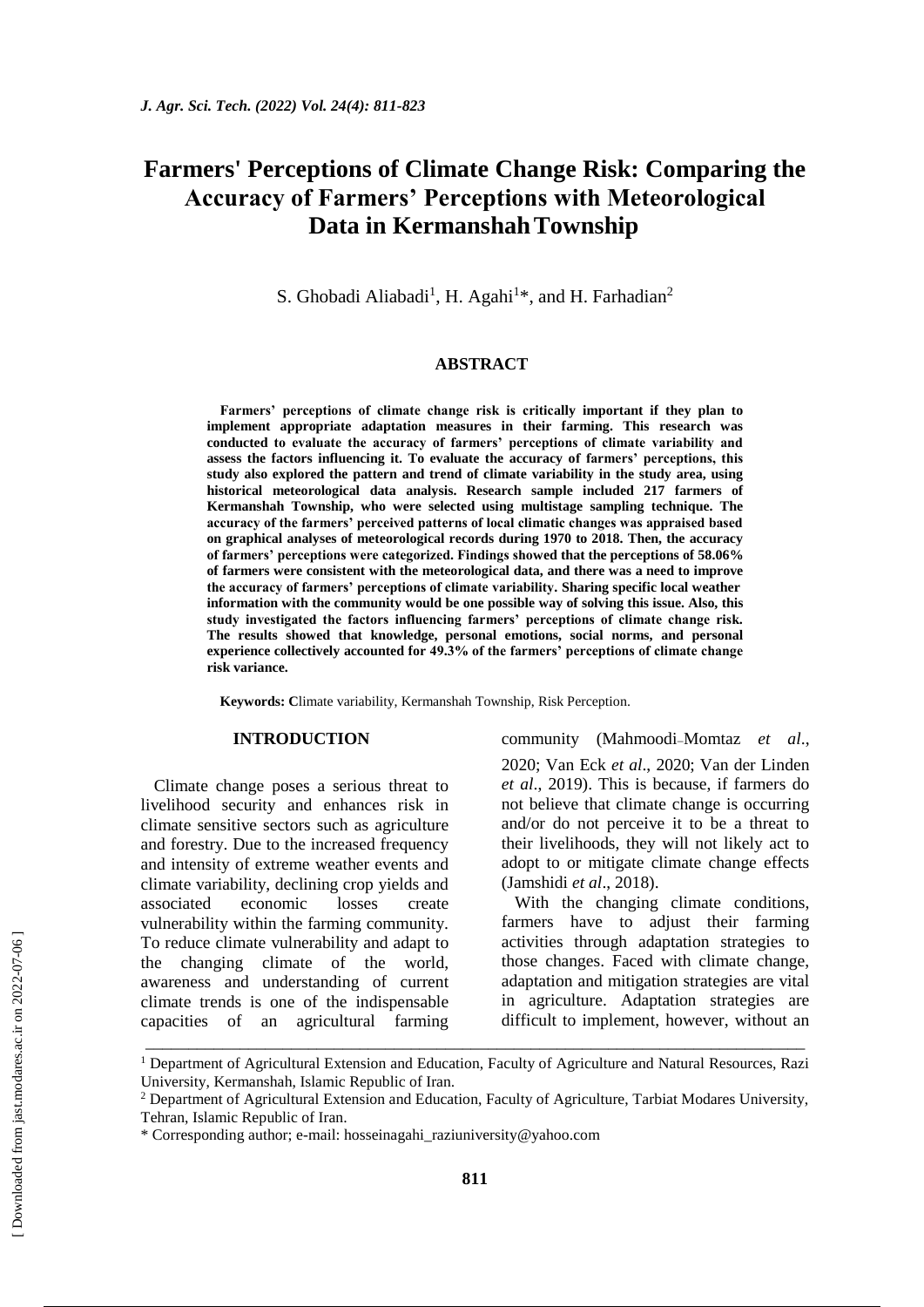accurate perception of climate change (Azizi-Khalkheili, and Zamani 2014; Bagheri and Shabanali Fami, 2016). Theoretically, a higher perception of climate change enhances the use of proper adaptation strategies, and builds more adaptive capacity (Spence *et al*., 2012). However, the ways that individuals perceive climate change are highly personal, placebased, and influenced by several factors (Van der Linden, 2015).

Raising public awareness of the real threat posed by climate change has been a common pledge in climate change response policies (United Nations Environment Programme, 2006). The policy strategies for climate change communication, however, face two interrelated challenges: uncertainty and scepticism (Whitmarsh, 2011). Unlike other natural hazards, the slow and gradual nature of climate change makes it difficult to be discerned from the natural variability of local climate (Hulme *et al*., 1999). The uncertainty in the climate change discourse is not only recognized in the scientific community, but also across various segments of the general public who perceive climate risk in different ways (Weber, 2010). Despite the inherent uncertainty, perception of climate risk among the general public is confounded by other characteristics of climate risk that downplay its urgency such as lack of immediacy, remoteness of impact, time lags, and threats to personal values and self-interest (Moser and Dilling, 2007; Pahl *et al*., 2015). In some cases, tendencies by policymakers to downplay the uncertainty (in order to justify their actions) and overlook the differences in public opinions have resulted in policy inertia, passive resistance, and even active opposition from those concerned with new regulations (Poortinga *et al*., 2011; United Nations Environment Programme, 2006; Whitmarsh, 2011).

Thus, while climate change is a complex global hazard that poses significant challenges to societies worldwide (Swim *et al*., 2011), the extent to which it is publicly viewed as a risk that requires urgent attention varies substantially (Kim and Wolinsky-Nahmias, 2014).

Effective climate change communication and policy, therefore, require a good understanding of public opinions and recognition of individual variations in perceptions (Whitmarsh, 2011; Budhathoki and Zander, 2020), especially since an increasing amount of studies indicate that risk perception is an important predictor of public willingness to help reduce climate change (e.g. Leiserowitz, 2006; O'Connor, *et al*,. 1999; Van der Linden, 2015; Spence *et al*., 2011; Spence *et al*., 2012; Tobler *et al*., 2012; Mahmoodi Momtaz *et al*., 2020).

While the accuracy of farmers' perceptions is critically important if farmers plan to implement appropriate adaptation measures, to our knowledge, there are very few research studies examining the extent to which farmers' perception of climate change tracks with observed changes, and no previous study of this kind has been done in Kermanshah. For this reason, the primary research question in this study was whether Kermanshah farmers perceived the trends of local climate variability accurately. Therefore, our two main research objectives were: (i) To evaluate the accuracy of farmers' perceptions of climate variability, and (ii) To assess the factors influencing farmers' perceptions of climate change. To evaluate the accuracy of farmers' perceptions, this study also explored the pattern and trend of climate variability in the study area, using historical meteorological data analysis.

# **MATERIALS AND METHODS**

#### **Study Area**

Figure 1 shows the study area, comprised of the Kermanshah Township, located between latitudes 33° 37′ N and 35° 17′ N and longitudes 45° 20′ E and 48° 1′ E. Agriculture is the primary source of livelihood and contributes significantly to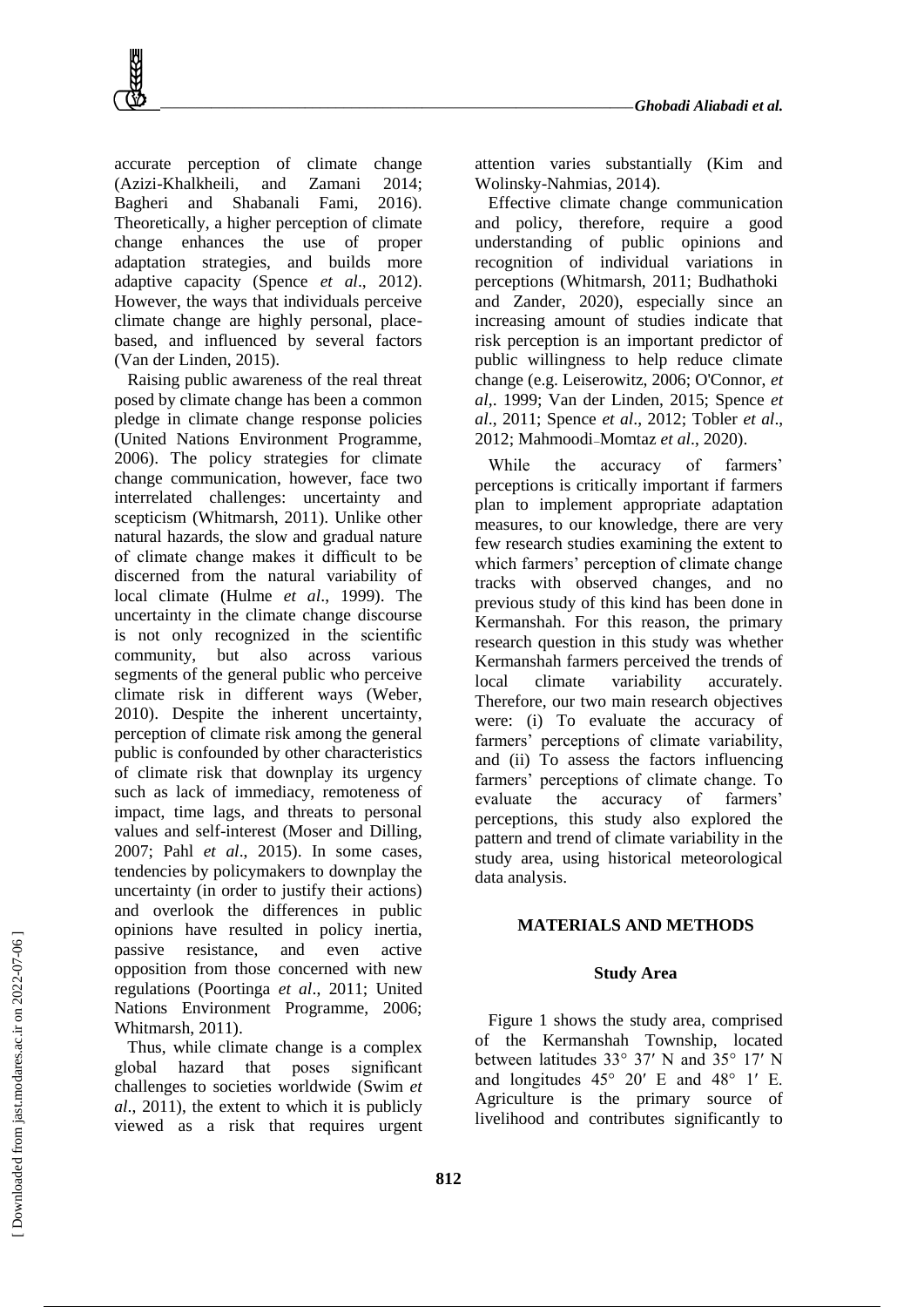



**Figure 1.** Geographic location of Kermanshah Township (study area).

the food production in Kermanshah Township. Due to the prevalence of rain-fed cultivation in the township, climate change has inflicted substantial damage to farmers over the past few years, in which, there has been 50.4% decrease in rainfall compared to the long-term average, and the province ranked the fourth in the country in terms of rainfall reduction.

## **Methodology**

In this study, both secondary data and primary data were utilized. For the analysis of local climate trends in the last two decades, the time series data of precipitation (rainy days, amount of rainfall), and temperature (maximum and minimum temperatures) during 1970 to 2018 was collected from the Iran Meteorological Organization database. In this section, Microsoft Excel was used for graphical analysis of data.

The primary data were collected by the farmers survey through a structured questionnaire that was made by reviewing previous studies (i.e. Van der Linden, 2015; Van Eck *et al*., 2020; Bagheri and Shabanali Fami, 2016; Van der Linden *et al*., 2019; Mahmoodi-Momtaz *et al*., 2020; Azizi-Khalkheili and Zamani, 2014; Budhathoki and Zander, 2020). The research questionnaire had three parts, including personal and professional characteristics, the

accuracy of farmers' perceptions of the trends of local climate variability, and factors affecting farmers' perception of climate change risk. The content validation of the questionnaire by experts was considered as excellent. Also, the questionnaire was pilot tested. The pilot survey was completed by 35 farmers, and its reliability was confirmed through Cronbach's Alpha coefficient (75≥  $\alpha$ ≥ 88). The study was carried out in Kermanshah Township. The statistical population consisted of Kermanshah farmers. A multistage sampling technique was used to collect a representative sample from the study areas. First, we used two-stage cluster sampling method for sample taking. Thus, one rural district was randomly selected from five regions of Kermanshah Township (Markazi, Mahidasht, Sarfiruzabad, Bilavar and Kuzaran), then, we randomly selected two villages from each rural district. Also, for the purpose of tapping the long-term memory of climate events and farming experience, the selected farmers were at least 38 years old and had at least 20 years of agricultural experience. The sample size was estimated based on the latest census carried out in 2011 (Statistical Yearbook of Kermanshah Province, 2011). By using the table of Krejcie and Morgan, the sample size was estimated at 250. Of all collected questionnaires, 217 were found to be proper for analysis. The primary data collected in this research were analyzed by descriptive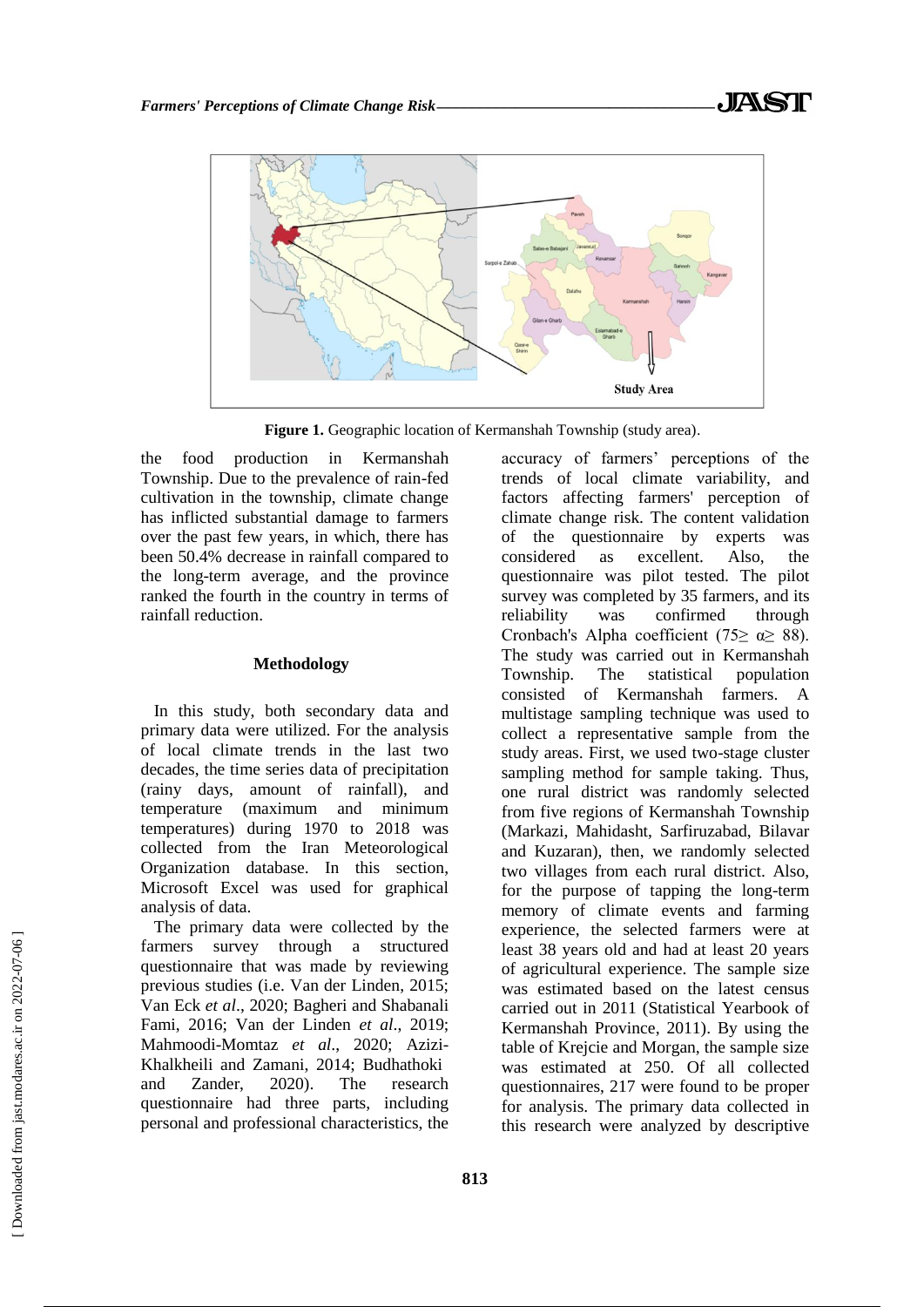

and inferential statistics using the SPSSwin21 software package. Independent variables included knowledge, emotions, personal experiences, social problems, value orientation, and social norms. Also, the dependent variable of this research was farmers' perception of climate change in Kermanshah Township.

# **RESULTS AND DISCUSSION**

In this research, the findings are reported in three main parts, including:

(1) Climate change and its trend in Kermanshah;

(2) Farmers' perceptions of climate change;

(3) Factors influencing farmers' perceptions on climate change.

Climate Change and Its Trend in Kermanshah (Overview of Actual Trends in Local Rainfall and Temperature):

In this study, for the analysis of local climate trends, the time series data of precipitation and temperature during 1970 to 2018 was investigated.

The patterns of long-term trends in rainfall and temperature are shown in Figures 2 and 3. The results showed that the annual rainfall ranged from 231.93 mm (1979 record) to 630.01 mm (2018 record), while temperatures ranged from 27.2 °C (summer maximum) to 4.25 °C (winter minimum). The figure indicates that the last five decades were marked with a decreasing intensity of



**Figure 2.** Historical annual rainfall (mm) at Kermanshah Station. Data source: Iran Meteorological Organization database: https://data.irimo.ir/. The average rainfall of the Kermanshah Township during 1970-2018 is about 394.8 mm.



**Figure 3.** Historical annual minimum and maximum temperature (°C) at Kermanshah Station. Data source: Iran meteorological organization database :https://data.irimo.ir/. The average temperature of the Kermanshah Township during 1970-2018 is about 15.3°C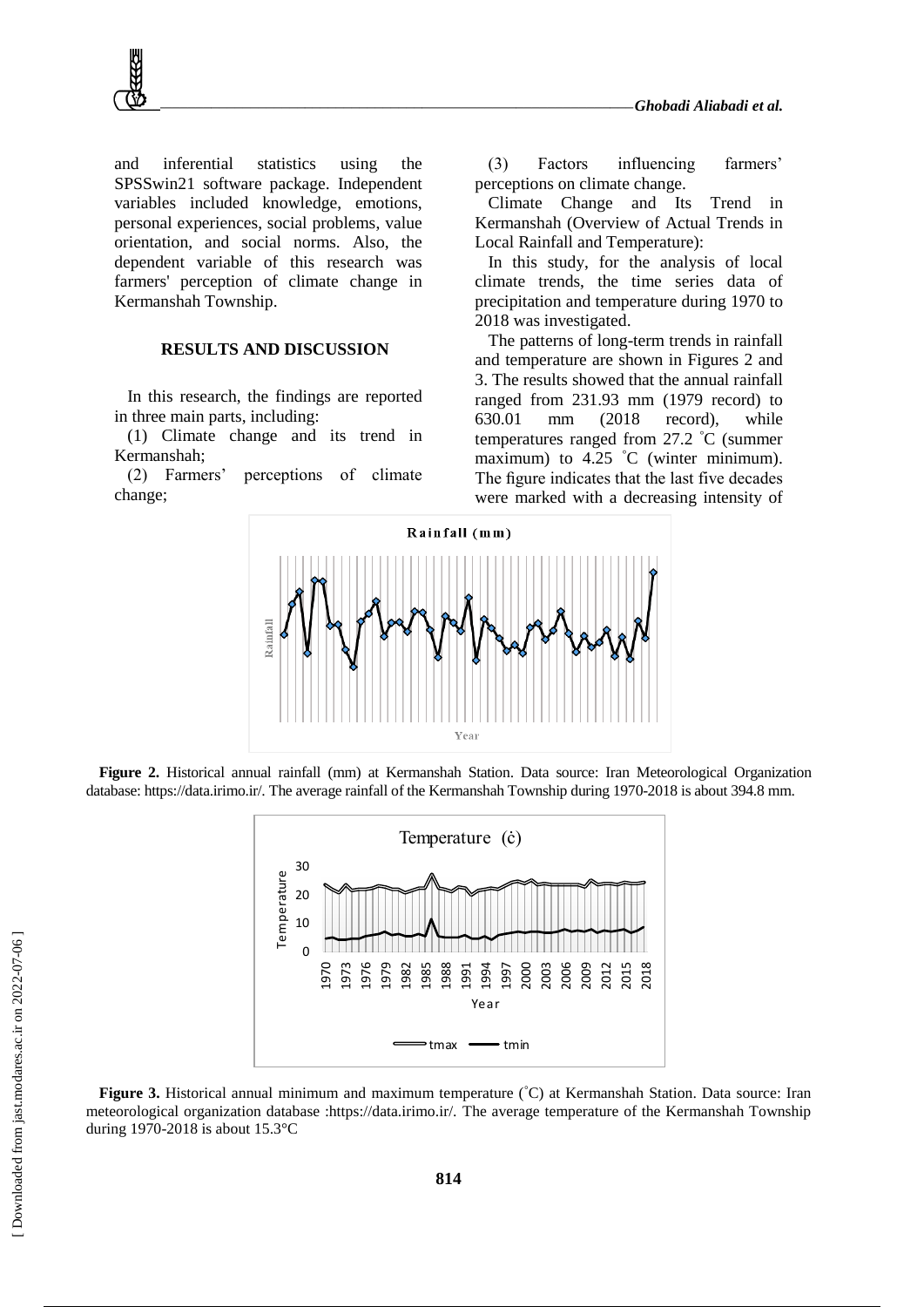rainfall and temperature anomaly. Such figures, however, mask enormous variation in the normal distribution of rainfall and temperature across various seasons. Monthly plots (see Appendix) show a growing length of the dry season, resulting from a trend towards lower rainfall during the winter months.

Also, Table 1 shows the changes in rainfall and temperature over two statistical periods for comparison with farmers' perceptions. According to this table, these changes are clearly visible.

Also, seasonal rainfall and temperature variabilities throughout the 49 year period (1970–2018) were appraised. As shown in Figures 4 and 5, in the last 20 years, the maximum and minimum temperatures in summer and winter have increased. Also, seasonal rainfall has decreased in the last 20 years compared to previous years.

## **Accuracy of Farmers' Perceptions of the Trends of Local Climate Variability**

In this section, the accuracy of perceived

patterns of local climatic changes by farmers is appraised based on graphical analyses of meteorological records.

First, a summary of the descriptive statistics of the respondents is presented. The results showed that the mean age of the participants was 50.73 years with a standard deviation of 8.86. The survey of frequency distribution of agricultural work experience of respondents showed that, on average, they had 27.15 years of experience in farming with a standard deviation of 7.54. The frequency distribution of respondents based on annual income shows that the average annual income of farmers in Kermanshah is 800-1,000 million IRR. It was also found that 83.4% of farmers had an income of more than 800 million IRR per year.

In examining farmers' perceptions of specific climate variability, five options were given to each respondent (Increase Trend, Unchanged, Decrease Trend, Irregular Trend, or No response, within the time frame of the last two decades). Considering climate perceptions of farmers, this study revealed that farmers had a wide variation in climate perceptions (Table 2). According to the five perception indicators, [(rainfall (Department of Agricullture, Tarbiat Modares

**Table 1.** Variations in rainfall and temperature in two statistical periods. *<sup>a</sup>*

| 1970-1999 | 1999-2018 |
|-----------|-----------|
| 41 I      | 369.15    |
| 22.48     |           |
| 5.64      |           |
|           |           |

*<sup>a</sup>* Data source: Iran Meteorological Organization database :https://data.irimo.ir/



**Figure 4.** Historical seasonal minimum and maximum temperature (°C) at Kermanshah Station (1970-2018). Data source: Iran Meteorological Organization database :https://data.irimo.ir/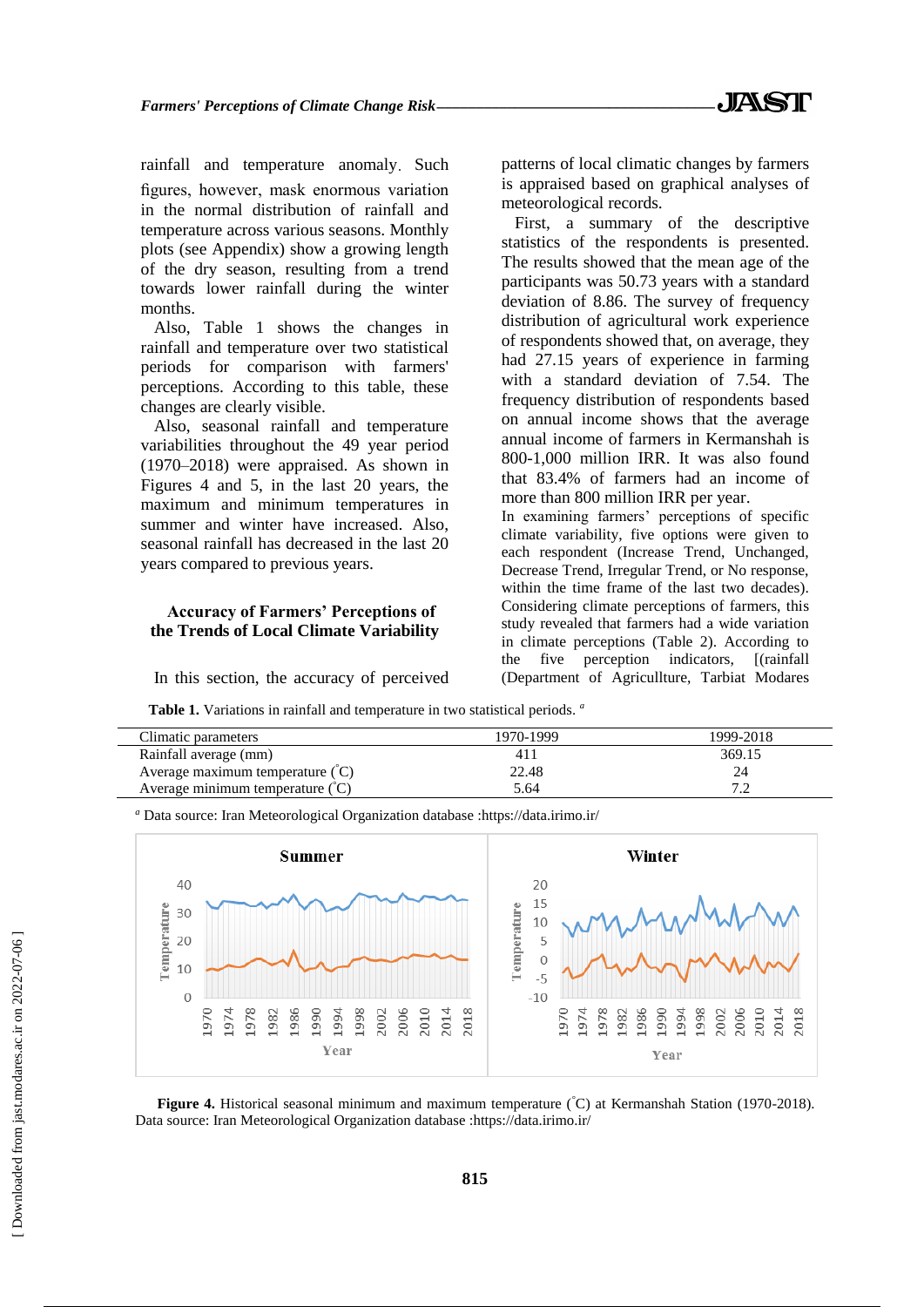

**Figure 5.** Historical seasonal rainfall (mm) at Kermanshah Station (1970-2018). Data source: Iran Meteorological organization database: https://data.irimo.ir/

University, Tehran, Islamic Republic of Iran.): in autumn, in winter, in spring; temperature: in summer, in winter)], the local farmers had more accurate perceptions of the changes in seasonal rainfall. In this study, the analysis of farmers' perception was, more than in the general trends of climate change, emphasized the seasonal nature of rainfall (autumn, winter and spring), and the seasonal nature of temperature (summer and winter).

Specifically, the study revealed that 58.34% of the farmers perceived decreasing trend of rainfall during the autumn, 48.75% perceived a decreasing trend of rainfall during the winter, and 36.71% perceived a decreasing trend of rainfall during the spring. These results corresponded to the findings of the previous meteorological data analysis, showing that the majority of local farmers had an accurate perception of seasonal rainfall.

In terms of the perception of temperature, most of the farmers had an accurate perception in the summer period i.e. 63.21% perceived the increasing trend of temperature in that period, in line with the results of historical temperature analysis. While the meteorological observations corroborate the farmers' account of the drier summer season, they do not indicate any long-term reduction in winter temperature, which is consistent with the findings of previous studies (Aryal *et al*., 2014; Budhathoki *et al*., 2020; Macchi *et al*., 2015; Uprety *et al*., 2017).

After comparison of the farmers' perceptions with the historical data analysis, the accuracy of farmer's perceptions of the trends of local climate variability were categorized into three levels with the ISDM (Interval of Standard Deviation from the Mean) approach. These trends included: (a) Low consistency of farmers' perception, (b) Medium consistency, and (c) High consistency with the recorded climate trends using the followings:

a) Low consistency of farmers' perception: A≤ Mean–½ Sd

b) Medium consistency of farmers' perception: Mean–½ Sd≤ B≤ Mean+½ Sd

c) High consistency of farmers' perception: Mean+½ Sd≤ C

According to this brief appraisal, more than half of the farmers demonstrated a good ability to recollect the changes in their local climate.

Table 3 shows the farmer's perception consistency for the total sample in the study. It reveals that 58.06% of the farmers had high accuracy in perception of the trends of local climate variability, 31.34% of farmers had medium accuracy, and perception of 10.6% of them had low accuracy. Therefore, to some extent, Kermanshah farmers had accurate perceptions of how climate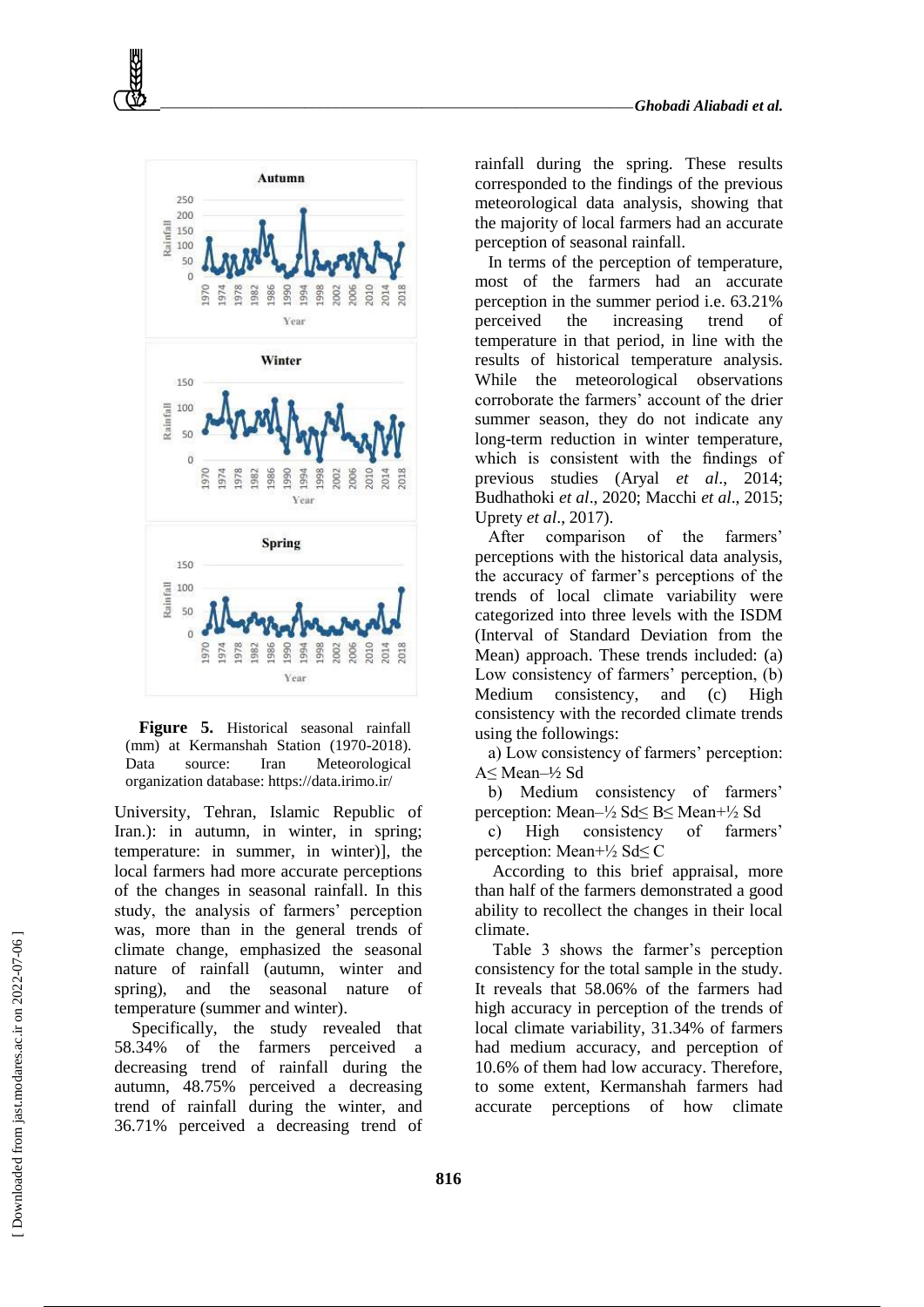|             | Percentage of the farmers who gave the response as: |               |          |           |                |                    |
|-------------|-----------------------------------------------------|---------------|----------|-----------|----------------|--------------------|
| Perception  | Increasing                                          | Decreasing    | Same     | Irregular | N <sub>0</sub> | Percentage<br>of   |
| Indicators  | trend                                               | trend during  | trend    |           | response       | farmers who had    |
|             | during last                                         | last 20 years | during   |           |                | perception<br>a    |
|             | 20 years                                            |               | 20 years |           |                | with<br>consistent |
|             |                                                     |               |          |           |                | data<br>recorded   |
|             |                                                     |               |          |           |                | trends             |
| Rainfall    | 25.41                                               | 58.34         | 4.21     | 8.24      | 3.74           | 58.34              |
| In autumn   | 5.29                                                | 48.75         | 14.32    | 19.39     | 12.21          | 48.75              |
| In winter   | 10.85                                               | 36.71         | 2.23     | 42.64     | 7.53           | 36.71              |
| In spring   |                                                     |               |          |           |                |                    |
| Temperature | 63.21                                               | 7.63          | 9.51     | 18.78     | 0.84           | 63.21              |
| In summer   | 10.13                                               | 55.24         | 5.52     | 21.56     | 7.59           | 10.13              |
| In winter   |                                                     |               |          |           |                |                    |

**Table 2.** Accuracy of farmer's perception by meteorological data analysis.

Source: Research findings.

**Table 3.** Farmer's perception level about local climate variability.

| Variable              | Farmer's perception levels          | Frequency | Valid percent | Cumulative<br>percent |
|-----------------------|-------------------------------------|-----------|---------------|-----------------------|
| Climate<br>perception | Low consistency of<br>perception    | 23        | 10.6          | 10.6                  |
|                       | Medium consistency of<br>perception | 68        | 31.34         | 41.94                 |
|                       | High consistency of<br>perception   | 126       | 58.06         | 100                   |
|                       | Total                               | 217       | 100           |                       |

Source: Research findings.

parameters had changed over the last two decades.

Also, the findings show that farmers' knowledge of the past climate variability matches closely the empirical observations. Therefore, this research has shown the usefulness of both perception studies and empirical analysis. Combining both data sources strengthens the bridge between quantitative and qualitative approaches towards more inclusive climate change adaptation and informs debates on the need for more inclusive adaptation and development policies for climate change.

# **Factors Influencing Farmers' Perceptions on Climate Change Risk**

Based on past research, risk perceptions of climate change can be described as a function of knowledge about climate change, personal emotions, social norms, personal experiences, social problems, and environmental attitude (Van der Linden, 2015; Whitmarsh, 2011; Helgeson *et al*., 2012; Whitmarsh, 2011; Tun Oo *et al*., 2017; Van Eck *et al*., 2020). Therefore, in this research, we examined the effects of these variables on farmers' perceptions of climate change risk.

In this section, the collected data was analyzed. First, a Pearson correlation test was used to investigate the relationship between all variables (Table 4).

The results revealed a positive and significant relationship (P< 0.001) between climate change risk perception and other variables, including knowledge, emotions, social norms, personal experiences, social problems, and environmental attitude (Table 4).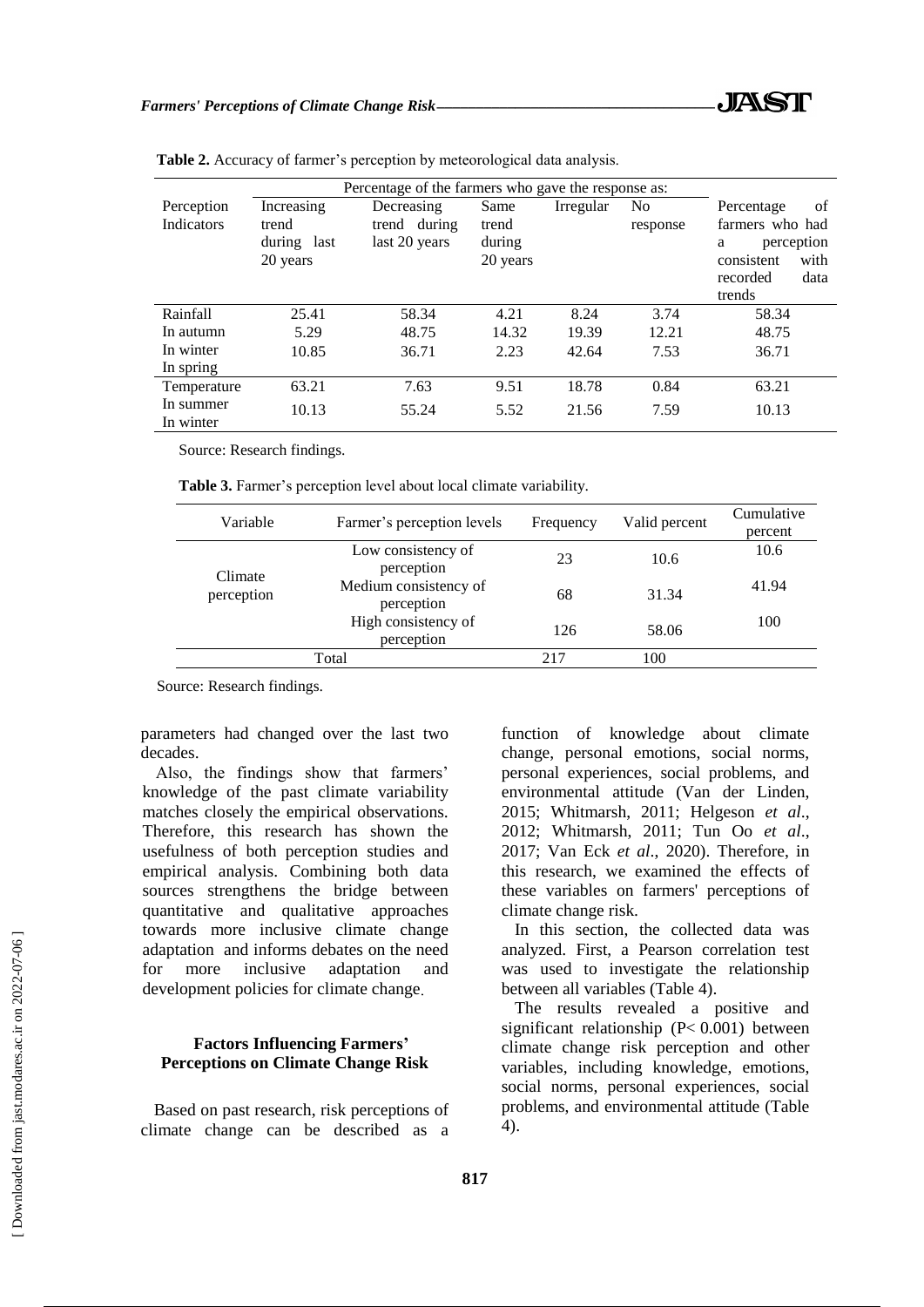

**Table 4.** The results of Pearson's coefficient of correlation between independent variables and farmers' perception of climate change risk.

\*\* Significant at the P< 0.001 level; Source: Research Findings.

Also, in order to determine the ability of independent variables in predicting the dependent variable of the research (farmers' perception of climate change risk), multivariate linear regression test was used by step-by-step method. Among the variables included in the regression equation, the variables of knowledge, emotions, social norms, and personal experience could account for 49.3**%** of farmer's perception of climate change risk variance ( $\mathbb{R}^2$  Adjust= 49.3, F= 28.22, Sig= 0.001).

The beta values show that the variables of knowledge, personal emotion and social norms had the greatest impact on farmers' perception of climate change risk, respectively. Therefore, considering the importance of knowledge in explaining the variance of farmers' perceptions of climate change risk, it is suggested that accurate knowledge about the causes, effects, and adaptation to climate change be provided to farmers.

#### **CONCLUSIONS**

The ways that individuals perceive climate change is highly personal, place-based, and influenced by a number of factors. In this paper, we assessed how farmers' perceptions of climate change are related to historical trends in climate, and how climate perceptions are related to knowledge, emotions, social norms and personal experiences.

According to the results of the research, the majority of local farmers had an accurate perception of seasonal rainfall and increasing temperature trends in summer, but had much less accurate perceptions of the winter temperature. It can be concluded there was a certain degree of accuracy of farmers' perceptions of climate variability, however, it should be improved by the

**Table 5.** Results of regression analysis of farmer's perception of climate change risk. *<sup>a</sup>*

| Independent<br>variables    | t    | <b>B</b> eta | B     | Adjusted<br>$\mathbb{R}^2$ | $R^2$ | R     | Sig   |
|-----------------------------|------|--------------|-------|----------------------------|-------|-------|-------|
| Constant<br>coefficient (b) | 4.11 |              | 6.02  |                            |       | -     | 0.001 |
| Knowledge                   | 6.04 | 0.545        | 0.821 | 0.293                      | 0.294 | 0.215 | 0.001 |
| Emotions                    | 3.92 | 0.351        | 0.642 | 0.278                      | 0.277 | 0.231 | 0.001 |
| Social norms                | 2.46 | 0.252        | 0.511 | 0.355                      | 0.359 | 0.317 | 0.001 |
| Personal<br>experiences     | 2.04 | 0.176        | 0.675 | 0.369                      | 0.367 | 0.321 | 0.001 |
| Social<br>problems          | 0.09 | 0.134        | 0.008 | 0.467                      | 0.469 | 0.422 | 0.743 |
| Environmental<br>attitude   | 0.74 | 0.045        | 0.069 | 0.493                      | 0.489 | 0.479 | 0.26  |

*<sup>a</sup>* Durbin Watson= 1.15, F= 28.22, Sig= 0.001; Source: Research Findings.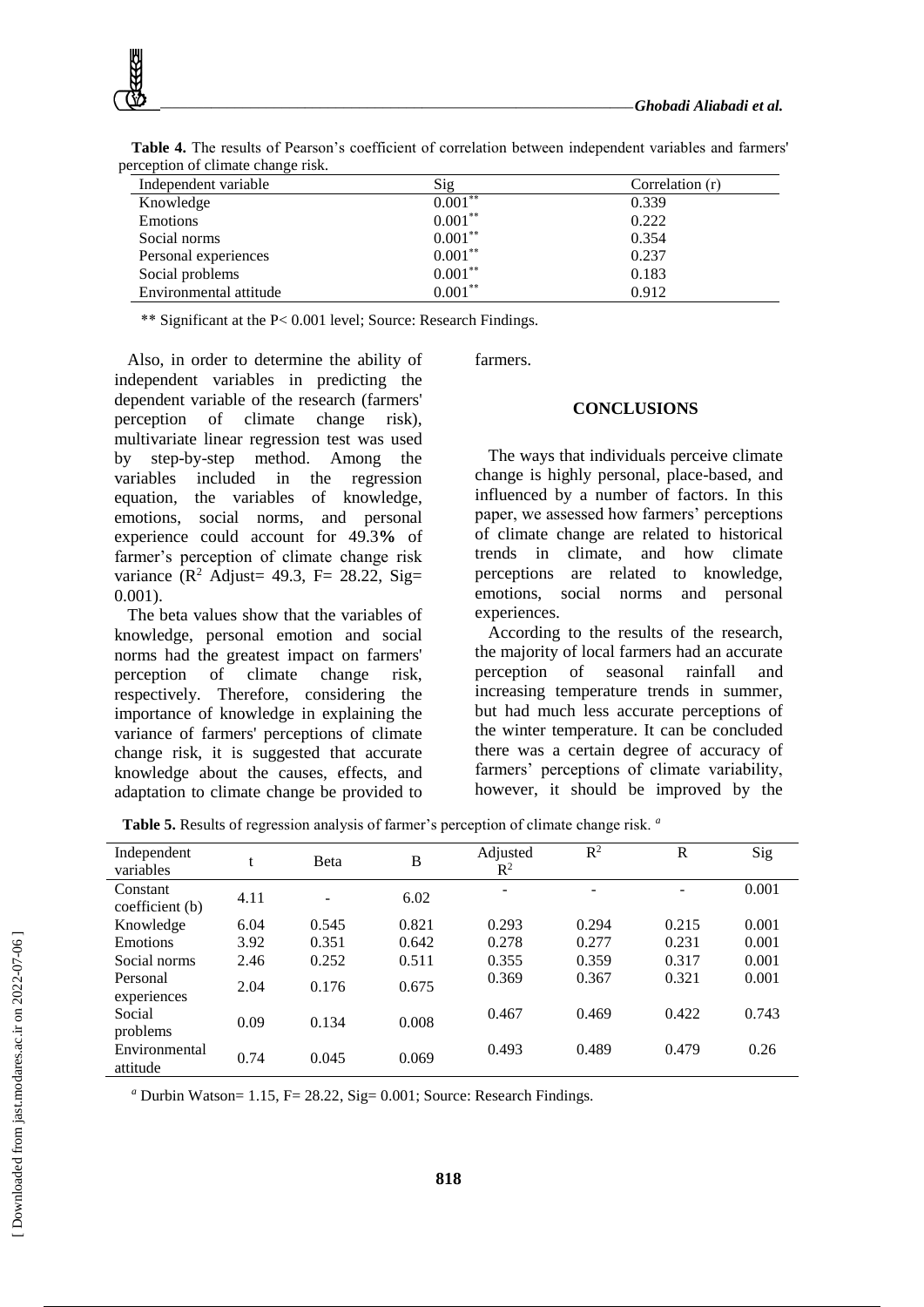improved sharing of specific local weather information with the respective farming community.

To provide information on climate change to farmers, we suggest that information packages should frame climate change as a risk about which to be concerned. However, a ''fear-based" approach (i.e. framing climate change as a risk about which to fear) should be avoided, as it can lead to denial, apathy, paralysis or maladaptation.

Moreover, the dominantly experiencebased perceptions in Kermanshah indicate how important it is for the regional climate change information communication and engagement strategy to relate to local farming realities (e.g. local changes in rainfall variability, local pest and disease outbreaks, and local soil erosion) rather than abstract and distant impacts (such as sea level rise, melting glaciers, etc.). In this regard, awareness campaigns should involve affected farmers sharing their real-life stories in the form of farmer-to-farmer agricultural extension (e.g. farmer field schools).

In order to take effective actions to address climate related problems, availability and dissemination of appropriate and up-to-date information on climate change is essential for promoting public awareness and perceptions of climate change.

During awareness campaigns, descriptive information should be communicated by locally trusted sources (e.g. local extension workers, locally elected officials and other role models) rather than scientists external to the system.

Also, information shared should be prepared in such a format and way that farmers can effectively understand with minimum cognitive efforts. For example, communicators could use intuitive scenarios, narratives, and captivating visualizations to render regional climate processes something easily comprehensible by farmers.

Results suggest that risk perceptions of climate change are complex and multidimensional and that risk communicators should take an integrative approach by appealing to multiple aspects of human judgment and behavior.

The findings of this study suggest the following important policy implications to promote the accuracy of farmers' perceptions of climate change. Agricultural training programs enhance the accurate perceptions of farmers. Therefore, the context of agricultural training should include local weather information utilization whenever the training program is performed. This information should include knowledge of local rainfall distribution patterns for the local crop calendars, and the farmers should have knowledge of the application of weather information for their farming activities.

# **Appendix**

Monthly plots of rainfall and temperature in Kermanshah Township.

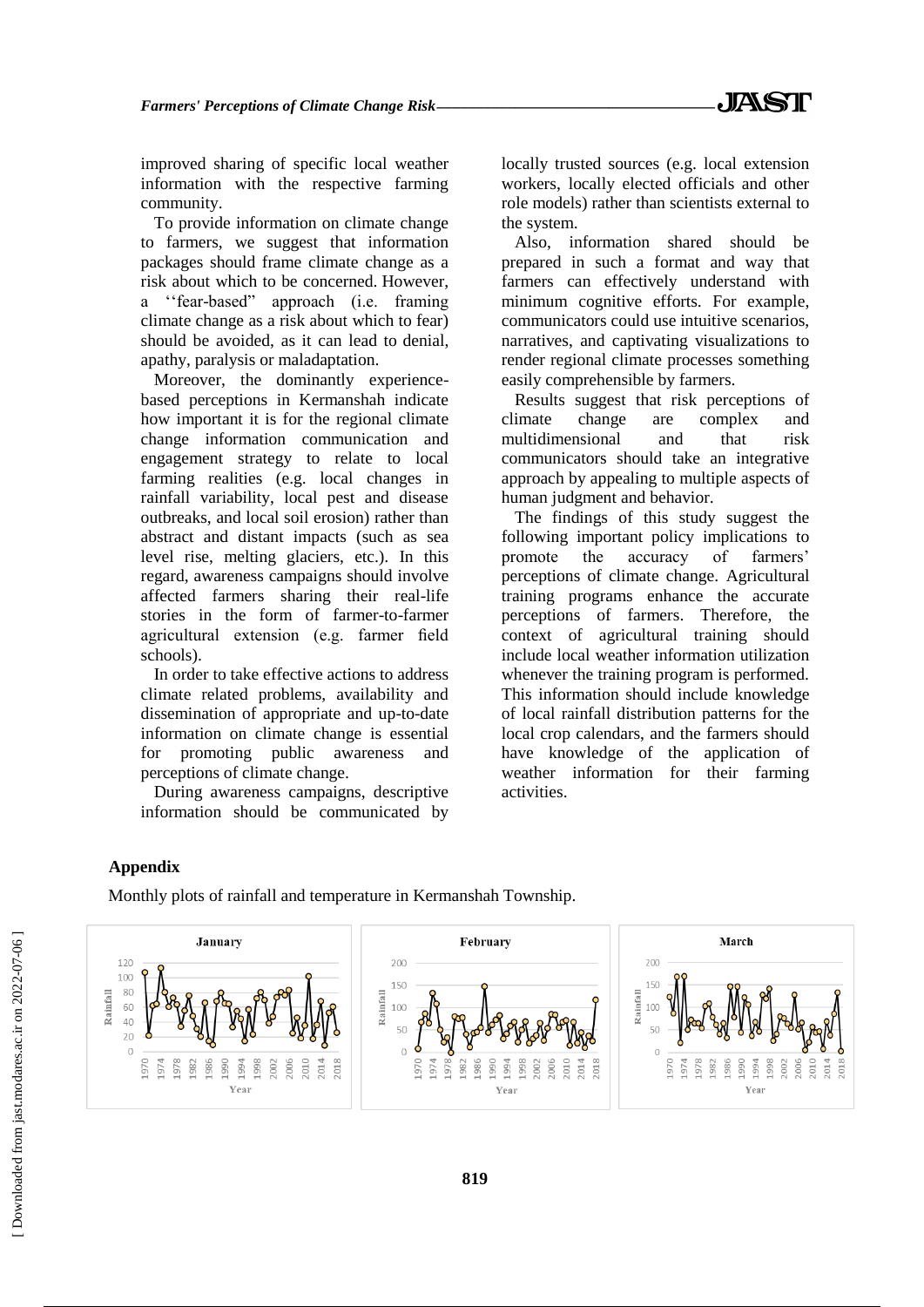

**Figure 6.** Historical monthly rainfall (mm) at Kermanshah Station. Data source: Iran Meteorological Organization database: https://data.irimo.ir



₩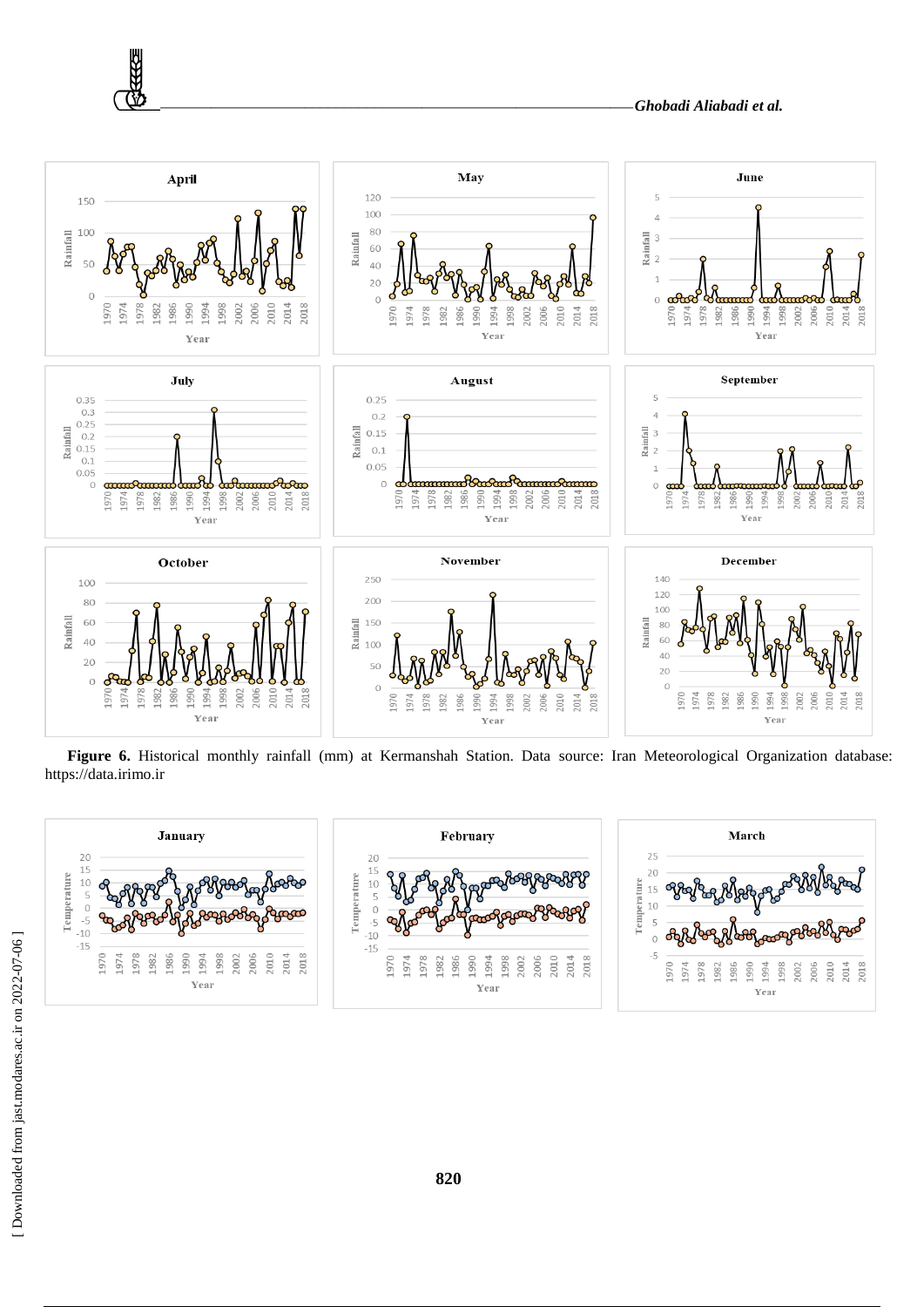



**Figure 7.** Historical monthly minimum and maximum temperature (°C) at Kermanshah Station. Data source: Iran meteorological organization database :https://data.irimo.ir/

### **REFERENCES**

- 1. Azizi-Khalkheili, T. and Zamani, G. H. 2014. Farmer's Agricultural Risk Perception in Facing the Climate Change: The Case of Marvdasht Township, Fars Province. *Iran Agricultural Extension and Education Journal*, **9(2):** 41-53.
- 2. Aryal, S., Maraseni, T. N. and Cockfield, G. 2014. Climate Change and ndigenous People: Perceptions of Transhumant Herders and Implications to the Transhumance System in the Himalayas. *Geol. Geosci.,* **3(4):** 1–5.
- 3. Bagheri, A. and Shabanali Fami, H. 2016. Potato Growers' Risk Perception: A Case

Study in Ardabil Province of Iran. *J. Agr. Sci. Tech.,* **18(1):** 55-65.

- 4. Budhathoki, K. N. and Zander, K. K. 2020. Nepalese Farmers' Climate Change Perceptions, Reality and Farming Strategies. *Clim. Dev.,* **12(3):** 204-215,
- 5. FAO. 2016. *Climate Change and Food Security: Risks and Responses.* Food and Agriculture Organization of the United Nations.
- 6. Hulme, M., Barrow, E. M., Arnell, N.W., Harrison, P. A., Johns, T. C. and Downing, T. E. 1999. Relative Impacts of Human-Induced Climate Change and Natural Climate Variability. *Nature*, **397(6721):** 688–691.
- 7. Helgeson, J., van der Linden, S. and Chabay, I. 2012. The Role of Knowledge,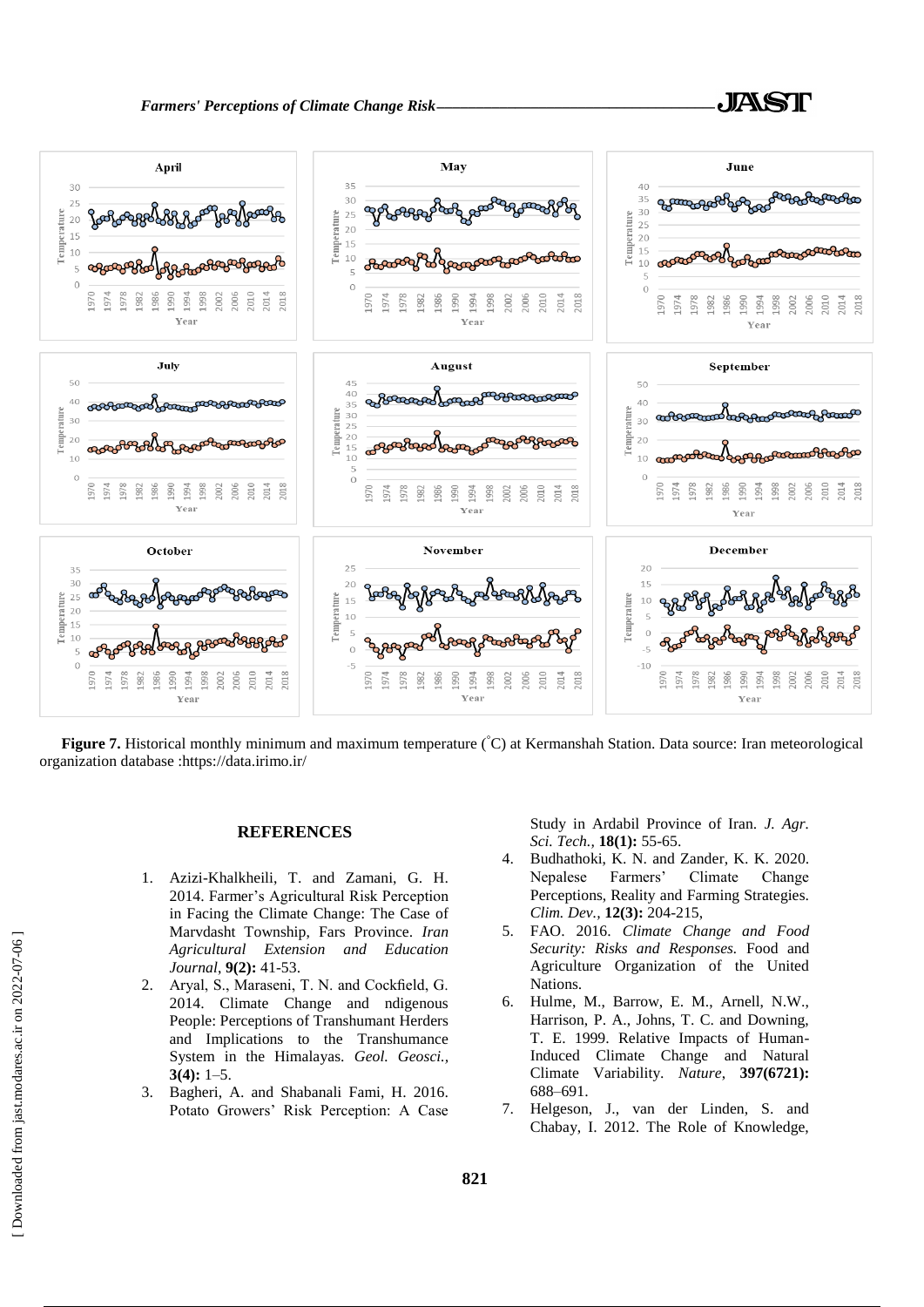Learning and Mental Models in Public Perceptions of Climate Change Related Risks. In: "*Learning for Sustainability in Times of Accelerating Change*", (Eds.): Wals, A. and Corcoran, P. B. Wageningen Academic Publisher, NL, Wageningen, PP. 329-346.

- 8. Jamshidi, O., Asadi A., Kalantari K. and Azadi H. 2018. Perception, Knowledge, and Behavior towards Climate Change: A Survey among Agricultural Professionals in Hamadan Province, Iran. *J. Agr. Sci. Tech.,* **20(7):** 1369-1382.
- 9. Kim, S. Y. and Wolinsky-Nahmias, Y. 2014. Cross-National Public Opinion on Climate Change: The Effects of Affluence and Vulnerability. *Glob. Environ. Polit.,* **14(1):** 79-106.
- 10. Leiserowitz, A. 2006. Climate Change Risk Perception and Policy Preferences: The Role of Affect, Imagery and Values. *Clim. Change,* **77(12):** 45-72.
- 11. Macchi, M., Gurung, A. M. and Hoermann, B. 2015. Community Perceptions and Responses to Climate Variability and Change in the Himalayas. *Clim. Dev.,* **7(5):** 414–425.
- 12. Mahmoodi Momtaz, A, Choobchian, S. and Farhadian, H. 2020. Factors Affecting Farmers' Perception and Adaptation Behavior in Response to Climate Change in Hamedan Province, Iran. *J. Agr. Sci. Tech.,* **22(4):** 905-917.
- 13. Moser, S. C. and Dilling, L. 2007. Creating a Climate for Change: Communicating Climate Change and Facilitating Social Change. Cambridge University Press, New York, NY
- 14. O'Connor, R. E., Bord, R. J. and Fisher, A. 1999. Risk Perceptions, General Environmental Beliefs, and Willingness to Address Climate Change. *Risk Anal.,* **19(3):** 461-471.
- 15. Pahl, S., Sheppard, S., Boomsma, C. and Groves, C. 2015. Perceptions of Time in Relation to Climate Change. *Wiley Interdiscip. Rev. Clim. Change,* **6(3):** 359.
- 16. Poortinga, W., Spence, A., Whitmarsh, L., Capstick, S. and Pidgeon, N. F. 2011. Uncertain Climate: An Investigation into Public Scepticism about Anthropogenic Climate Change. *Glob. Environ. Change,* **21(3):** 1015–1024.
- 17. Slovic, P., Fischhoff, B. and Lichtenstein, S. 1982. Why Study Risk Perception?. *Risk Anal.,* **2(2):** 83-93.
- 18. Statistical Yearbook of Kermanshah Province, 2011. Statistical Center of Iran. available on https://www.amar.org.ir.
- 19. Swim, J., Clayton, S., Doherty, T., Gifford, R., Howard, G. and Reser, J. 2011. *Psychology and Global Climate Change: Addressing a Multi-Faceted Phenomenon and Set of Challenges*. A Report by the American Psychological Association's Task Force on the Interface between Psychology and Global Climate Change. APA, Washington, DC.
- 20. Spence, A., Poortinga, W., Butler, C. and Pidgeon, N. F. 2011. Perceptions of Climate Change and Willingness to Save Energy Related to Flood Experience. *Nat. Clim. Change,* **1(1):** 46-49.
- 21. Spence, A., Poortinga, W. and Pidgeon, N. F. 2012. The Psychological Distance of Climate Change. *Risk Anal.,* **32(6):** 957-972.
- 22. Tobler, C., Visschers, V. H. M. and Siegrist, M. 2012. Addressing Climate Change: Determinants of Consumers' Willingness to Act and to Support Policy Measures. *J. Environ. Psychol.,* **32(3):** 197-207.
- 23. Tun Oo, A., Van Huylenbroeck, G. and Speelman, S. 2017. Determining Factors for the Application of Climate Change Adaptation Strategies among Farmers in Magwe District, Dry Zone Region of Myanmar. *Climat. Chang*. **9 (7):** 36–55.
- 24. United Nations Environment Programme. 2006. *Raising Awareness of Climate Change: A Handbook for Government Focal Points.* United Nations Environment Programme, Nairobi, Kenya.
- 25. Uprety, Y., Shrestha, U. B., Rokaya, M. B., Shrestha, S., Chaudhary, R. P., Thakali, A. and Asselin, H. 2017. Perceptions of Climate Change by Highland Communities in the Nepal Himalaya. *Clim. Dev.,* **9(7):** 1– 13.
- 26. Van der Linden, S. 2015. The Social-Psychological Determinants of Climate Change Risk Perceptions: Towards a Comprehensive Model. *J. Environ. Psychol.,* **41:** 112–124.
- 27. Van der Linden, S., Leiserowitz, A. and Maibach, E. 2019. The Gateway Belief Model: A Large-Scale Replication. *J. Environ. Psychol.,* **62:** 49–58.